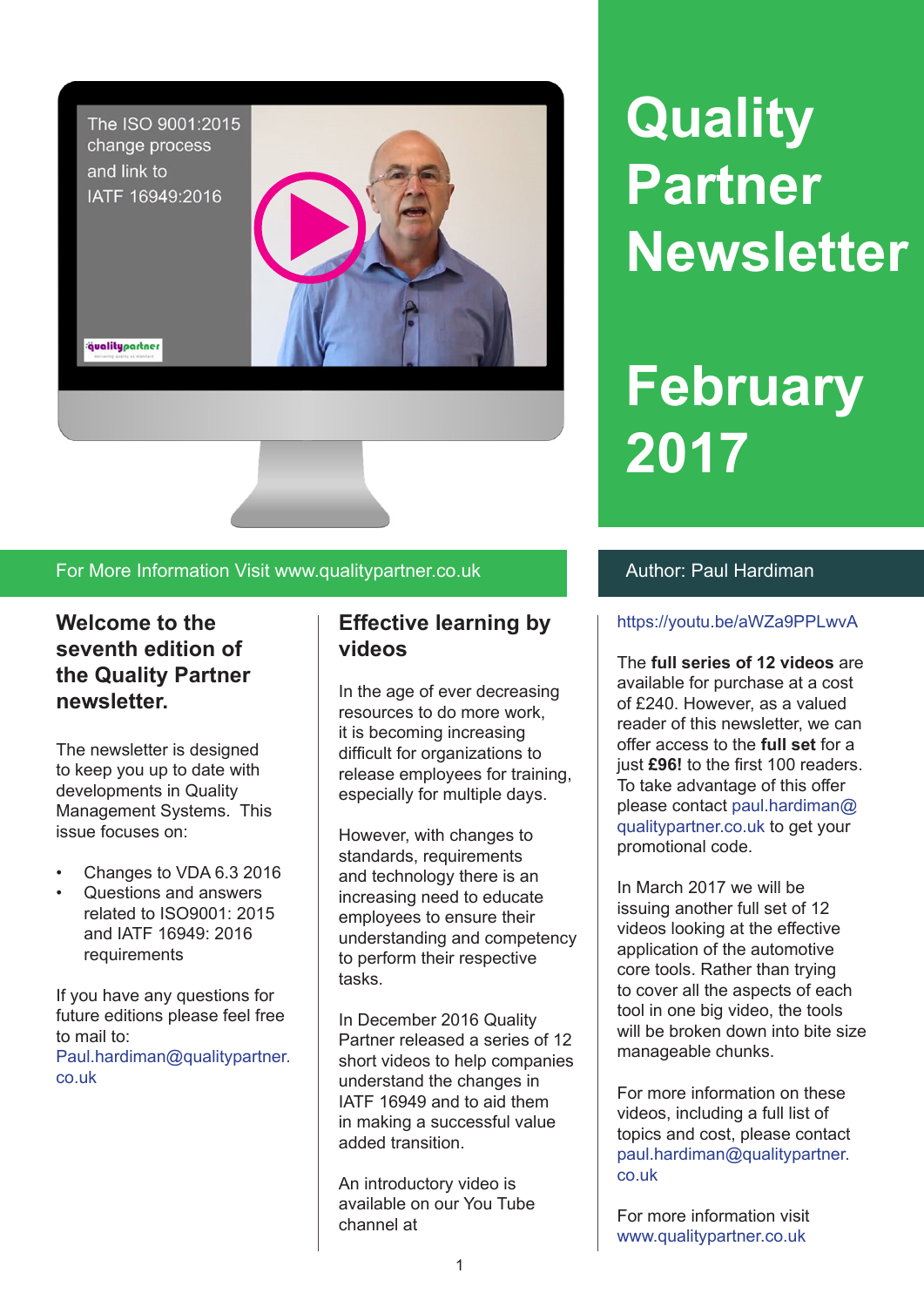# **VDA 6.3 Process Audit 2016. The changes**

#### **Introduction**

In December 2016 VDA QMC released the 3rd edition of VDA 6.3, Process Audit. The publication has been "completely revised", while maintaining some of the key features of the previous 2010 edition. Compliance with VDA 6.3 is mandated by some vehicle makers and suppliers, in particular, those from Germany.

## **Overview of the changes**

#### **Auditor qualification**

- The 2016 edition now contains much clearer requirements for the qualification of internal process auditors, supplier auditors and process auditors providing an external service.
- For internal and supplier (second party) auditors, the VDA sanctioned training is a four day course including a knowledge test.
- For people undertaking process audits as an external service supplier the four day course is required followed by an exam day to gain a VDA auditor card.

#### **Audit of product development and product realization processes**

- The overall process of undertaking a VDA 6.3 audit stays the same, but with more emphasis on understanding and auditing process risks.
- The chapters P2 to P7 remain but the high level questions and the detailed questions have all been reviewed and revised. The high level questions, and the minimum requirements for assessment, are now much more concise and translated into much better English. The total number of questions has been reduced from 60 to 58.

An example from P6, Production is shown below:

| P <sub>6.1</sub> | What goes into the process? (process input)                                                                                                                               |
|------------------|---------------------------------------------------------------------------------------------------------------------------------------------------------------------------|
| 6.1.1            | Has the project been transferred from development to serial<br>production and is a reliable start guaranteed?                                                             |
| 6.1.2            | Are the necessary quantities / production batch sizes of<br>incoming materials available at the correct storage location/work-<br>station?                                |
| 6.1.3            | Are incoming materials stored appropriately and are the means<br>of transport/packaging facilities suitable for the special<br>characteristics of the incoming materials? |
| 6.1.4            | Are the necessary identifications / records / releases available<br>and allocated appropriately to the incoming materials?                                                |
| 6.1.5            | Are changes to the product or process made during the serial<br>production tracked and documented?                                                                        |
|                  |                                                                                                                                                                           |

**High risk questions** 

- The 19 high risk \* questions in the 2010 edition has been reviewed and reduced to 18 questions involving special product or process risk.
- Each of the detailed questions now contains two columns. The first column defines the minimum requirements related to the assessment and the second column defines examples for implementation. The notes column which contained references to the relevant VDA standards has been removed, but replaced with an overview matrix in chapter 13, which links the relevant high level question to the appropriate VDA or other relevant reference manual.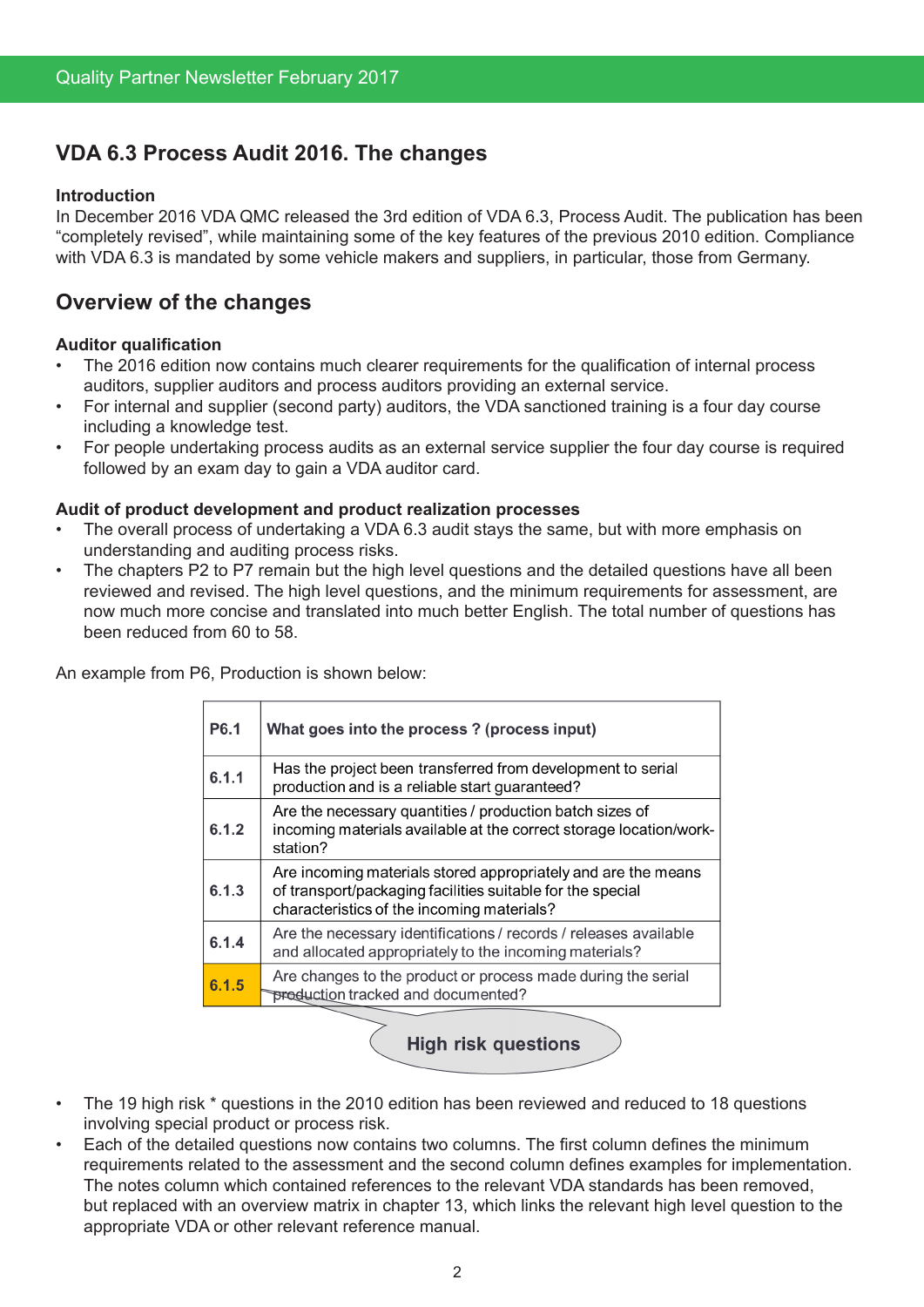An example of a detailed question is shown below:

#### Are the necessary quantities / production batch sizes of  $6.1.2$ incoming materials available at the correct storage location/workstation?

| Minimum requirements relevant for assessment                                                                                                                                                                                                                                                                                                                                                                                                                                                                                                                                                                                                                          | Examples for implementation                                                                                                                                                                                                                                                                                                                                                                                                                                |
|-----------------------------------------------------------------------------------------------------------------------------------------------------------------------------------------------------------------------------------------------------------------------------------------------------------------------------------------------------------------------------------------------------------------------------------------------------------------------------------------------------------------------------------------------------------------------------------------------------------------------------------------------------------------------|------------------------------------------------------------------------------------------------------------------------------------------------------------------------------------------------------------------------------------------------------------------------------------------------------------------------------------------------------------------------------------------------------------------------------------------------------------|
| The correct product (incoming material, part,<br>component etc.) must be provided in the agreed<br>quantity, the correct quality and the correct<br>packaging, with the correct documentation, at the<br>agreed time and at the agreed place.<br>Parts/components must be available at the<br>defined storage areas/work-stations.<br>At the workplace, parts and materials are<br>provided as needed, taking into account the order<br>quantity/lot size (for example KANBAN), Just in<br>time, FIFO), upstream processes are taken onto<br>account.<br>After order completion, the return of unneeded<br>parts (surplus) including their quantities is<br>regulated | Sufficient and appropriate transport<br>facilities<br>Defined storage points<br><b>KANBAN</b><br>Just in time/just in sequence<br>Inventory control<br>Change status<br>Exchange of information to the return of<br>unnecessary components/surplus<br>Inventory<br>Production levels tailored to the<br>٠<br>customer's requirements<br>Special requirements for components<br>and containers (ESD-protection for<br>electronic components, residues etc.) |

- The generic baseline in the 2010 edition has been removed from the 2016 edition, although the "transportation and handling of parts" is still included.
- The question scoring criteria of 10,8,6,4, and 0 remains but the guidance on scoring table has been revised with particular focus on risk related to the product, process or system.
- The A, B C classification system remains with the same level of compliance criteria, but all questions are now weighted equally.
- A detailed and very useful glossary is included in section 11 of VDA6.3 2016.

#### **Potential analysis of a new supplier**

P1 is still included for assessment of a potential supplier, but the number for questions to be asked has increased from 35 to 36. The traffic light (red, yellow and green) scoring system remains.

#### **Auditing of a service supplier**

The criteria of assessing a service supplier has been completely revised.

#### **Summary**

The 2016 edition of VDA 6.3 is written with much more clarity, particularly the high level questions, and the detailed audit criteria in each question. An auditor should not assume anything, although the overall structure of P2-P7 remains, the detail of each question has been completely revised. In preparing to undertake an audit to the new version, the auditor should undertake a detailed review of the relevant questions.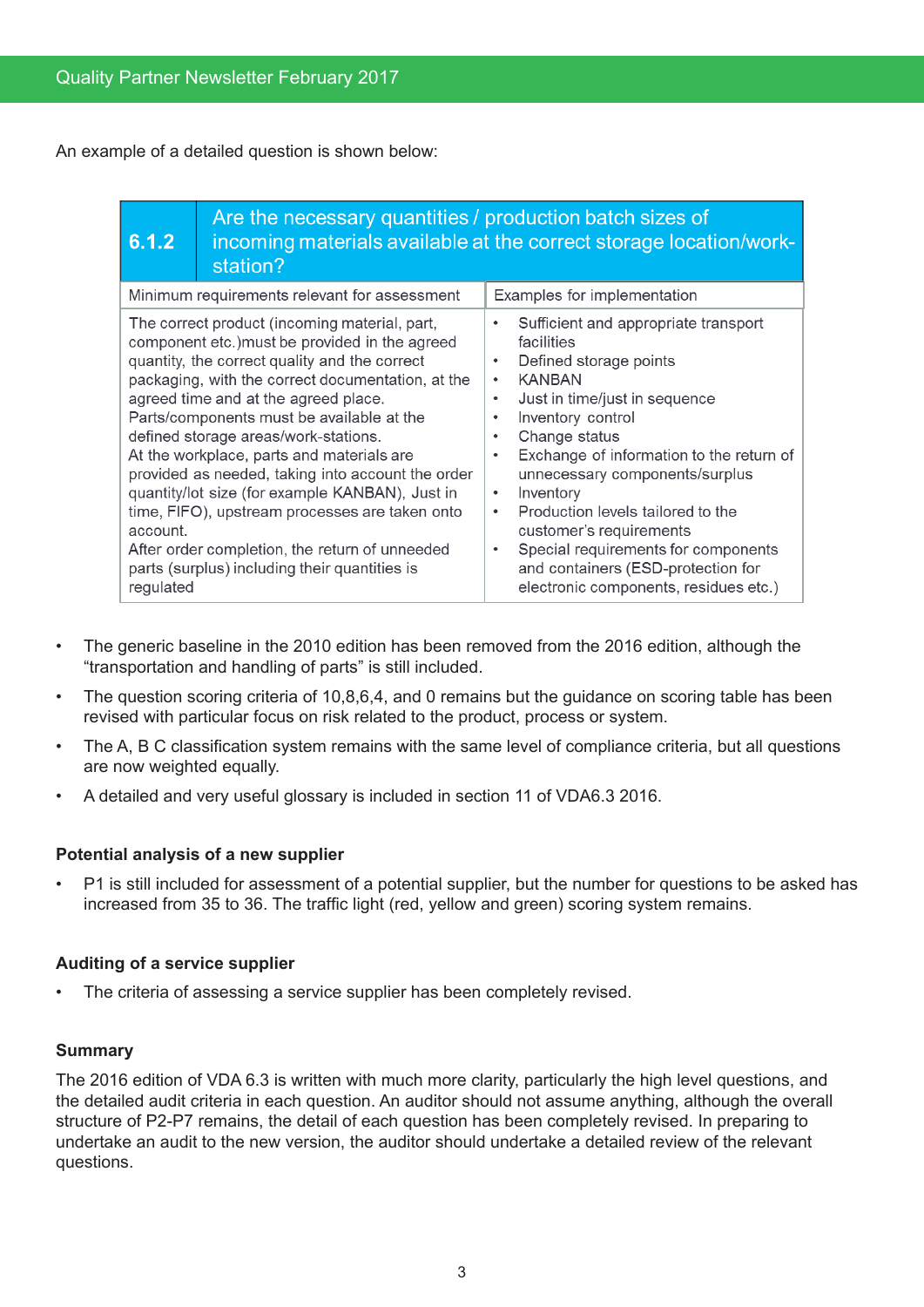#### **Next steps**

For existing VDA 6.3 qualified auditors there is the need to attend a one-day transition course by June 2018.

For new VDA 6.3 auditors, the training structure has been simplified, with a four day course to become a qualified internal or supplier auditor. For auditors wanting the highest level qualification, an auditor card, there is a fifth day, which includes a knowledge exam and interview case study.

Paul Hardiman is a qualified VDA 6.3 trainer to a VDA sanctioned training provider GAB.

For more information on courses and availability and costs contact paul.hardiman@qualitypartner.co.uk

### **Ask the expert**

*Question:* I have noticed the change in title of the purchasing requirement that was in ISO/TS16949: 2009 to "8.4 Control of externally provided processes, products and services" in IATF 16949. What is the meaning of services?



*Quality Partner's expert, Paul Hardiman*

*Answer:* IATF 16949; 2016 8.4.1.1 gives some guidance on this. Whereas the purchasing requirements in ISO/TS16949 concentrated more on bought in products and materials, IATF 16949, led by the change in ISO9001: 2015, focuses on the selection and control of process, product and service suppliers. Remember we are talking about suppliers that directly affect an organizations ability to meet customer or quality management system requirements.

8.4.1.1 provides examples including sorting and calibration service suppliers, but it is up to an organization to clearly define what service suppliers are deemed to affect customer requirements or quality management system requirements (this could include maintenance service providers, transportation suppliers) and then define a process for how such suppliers are selected and monitored.

*Question:* 7.2 Competence and 7.3 Awareness in ISO9001: 2015 both include "persons doing work under the organization control". What does this mean and who does it include?

**Answer:** Organizations should already have systems in place to ensure that employees and temporary/ agency workers are competent and aware of the Quality Policy and relevant Quality Objectives. To meet the requirements 7.2 and 7.3 an organization needs to consider other people doing work under their control that could have any effect/impact on the Quality Management System.

For example, maintenance contractors coming on to site to repair or service machines. If the activity is not undertaken correctly it could have a direct impact on product quality. Whereas most organizations have a process to make contractors aware of safety and environmental consideration while on site, many do not have a process to check the person (s) coming on site are competent to perform the task, or make them aware of any relevant Quality Management System documentation they have to comply with.

This could be achieved by reviewing/ amending the site induction process, and maybe strengthening the purchasing process to ensure the supplier providing the service is aware of their responsibilities to provide competent persons (if they are ISO9001: 2015 approved this should be ensured) and working in accordance with the organization QMS requirements.

This requirement could also apply to calibration contractors coming on to site (which should be ISO/IEC accredited laboratories) and contractors providing building or infrastructure maintenance services (for example servicing of humidity control units that may be essential to product quality).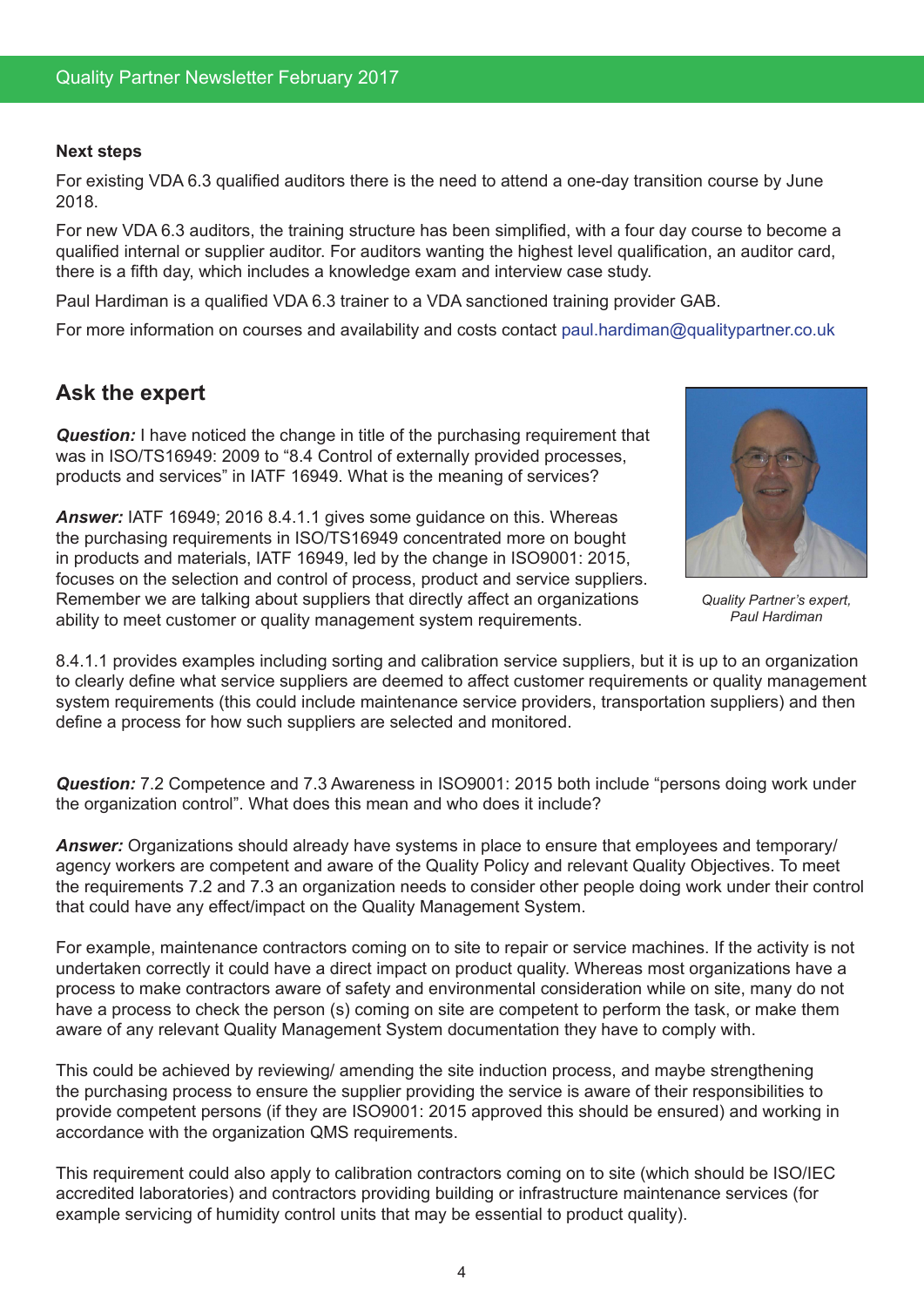*Question:* IATF 16949: 2016 Requirement 9.2.2.2 Quality Management System audit states "The organization shall audit all quality management system processes over a three year calendar period, according to an annual programme". Could certification body auditors still want to see all processes audited annually?



*Answer:* The requirement is now written very clearly, so unless there is a customer specific requirement that adds to this, an auditor cannot impose their own requirements. However what you need to demonstrate that audits are planned taking into account:

- The importance of the process concerned.
- Changes affecting the organization.
- The results of previous audits.
- Risks.
- Internal and external performance trends.
- Criticality of the process (es).

This input can be used to prioritize the audits included in the annual programme. It may be beneficial to also develop a tentative programme for year 2 and 3 to demonstrate that all processes will be covered. The programme should be regularly reviewed as part of management review (time not specified in the standard but suggest every 3-6 months), taking into account the list above, and updated as necessary.

A similar approach can be taken in the development of a programme for manufacturing process audits.

**Question:** It states in IATF 16949 9.2.2.2 Quality Management System audit that system audits shall be undertaken using the process approach. For system audits under ISO/TS16949 we have fixed checklists referencing the clauses of the standard. Will this be acceptable under IATF 16949: 2016?

**Answer:** The short answer is NO! System audits must be planned and undertaken using the process approach. This means the role of the auditor is not only to check compliance with the relevant process documentation (e.g. Procedures) but to verify that the process is implemented effectively to ensure the planned results are achieved. There is no defined way this approach has to be recorded, but many companies use the turtle diagram to help auditors to plan and undertake audits.

The "traditional "turtle" approach is shown on the next page: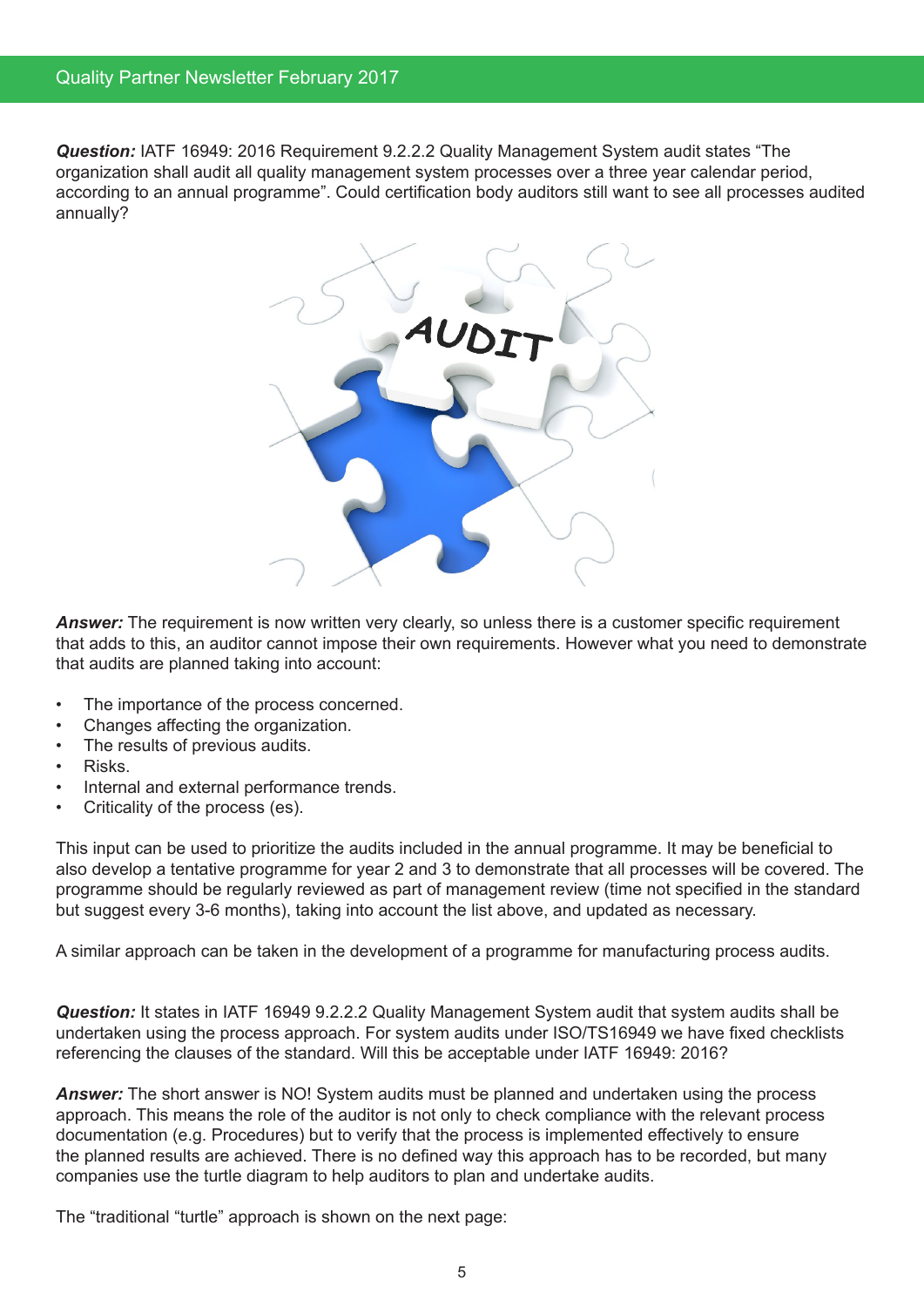### Quality Partner Newsletter February 2017



The input and output helps clearly define the scope of the audit to be undertaken. The auditor then should focus on the results that the process is striving to achieve, and what controls are in place related to "With Who" (people), "With What" (physical things) and "How" (QMS documented information and controls) to ensure "results" (KPI's and other indicators) are achieved. The support processes box is to prompt an auditor to verify effective process interaction with other processes.

One of the competencies defined for internal and second party auditors IATF 16949: 2016 clauses 7.2.3 and 7.2.4) is that, as well as applying the process approach, risk based thinking is integrated into the audit process.

An auditor can demonstrate this by focusing on areas of process risk, which could be documented using an "extended turtle diagram shown below:

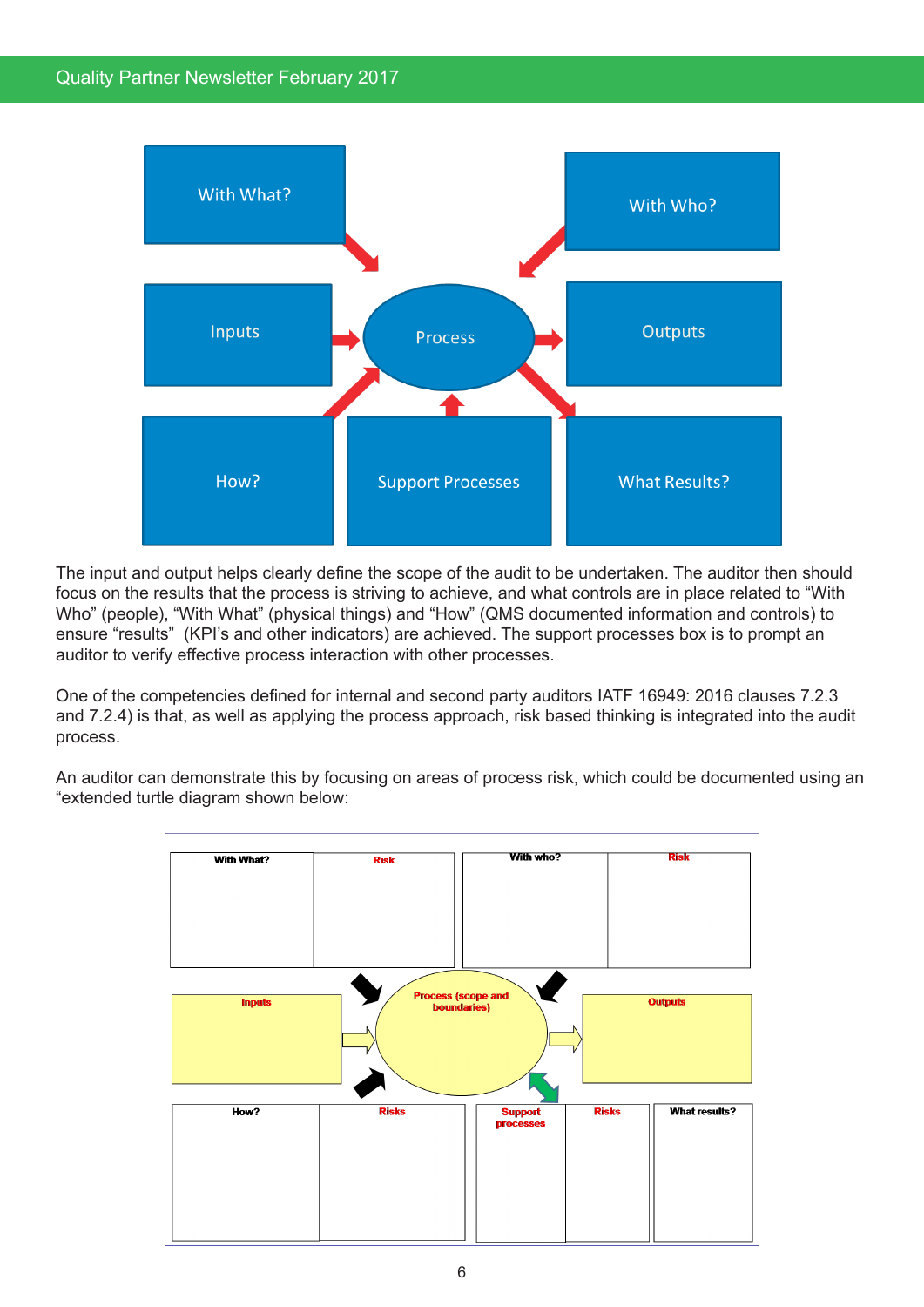In planning the audit, the auditor could review performance (what results) and based on this identify potential areas of risks to focus on in the audit.

To support the audit the auditor could develop a checklist of questions, but these should not be purely to verify compliance with the standard, but used to get evidence to verify process effectiveness.

*Question:* Under IATF 16949 requirement 9.3.2.1 Management review, Management are required to review "identification of potential field failures identified through risk analysis (such as FMEA). Does this mean that management has to review the detailed FMEA's at management review?

*Answer:* Management do not have to review the detail of FMEA's but need to be aware of the risks identified that could result in field failures of the product. This could be done by the process owner (es) responsible for FMEA providing management a summary of the areas of highest risks identified. This could be by a combination of RPN, Severity, or Severity x Occurrence, taking into account any customer specific requirements for ranking and action.

*Question:* IATF 16949: 2016 requires as part of management review a review of internal and external nonconformance. We are part of a group of companies certified under a corporate scheme. Each plant calculates the cost of internal nonconformance using a standard formula, but external cost is handled by corporate. The data is supplied to plants, but only as a total figure for the group, not broken down to data for each plant. Is this acceptable?

**Answer:** I do not believe this meets the requirements. The plant needs the breakdown on the costs, and the details of failures caused by their plant in order to analyze and take appropriate corrective and preventative actions. ISO9001: 2015 clause 9.1.3 requires "Analysis and evaluation" of data, and IATF 16949: 2016 clause 9.1.3.1 requires "Prioritization" in taking actions to improve customer satisfaction. This cannot be done by the plant if they do not have the detailed data.

*Question:* We have reviewed IATF 16949 and determined that several of the requirements are not applicable to us. For example we have no products with embedded software; we do no equipment Overhaul etc. Can we write these as exclusions?

**Answer:** No! The only requirements that can be excluded are related to product design where an organization does not have product design responsibility. There may be certain requirements not applicable to you at the time of audit. You need to demonstrate to the auditor that you have reviewed all the ISO9001: 2015 and IATF 16949: 2016 requirements determine which are applicable to your scope of activity and then show where the applicable requirements are addressed within the relevant processes. This can be done in a matrix format, an example is shown on the next page.